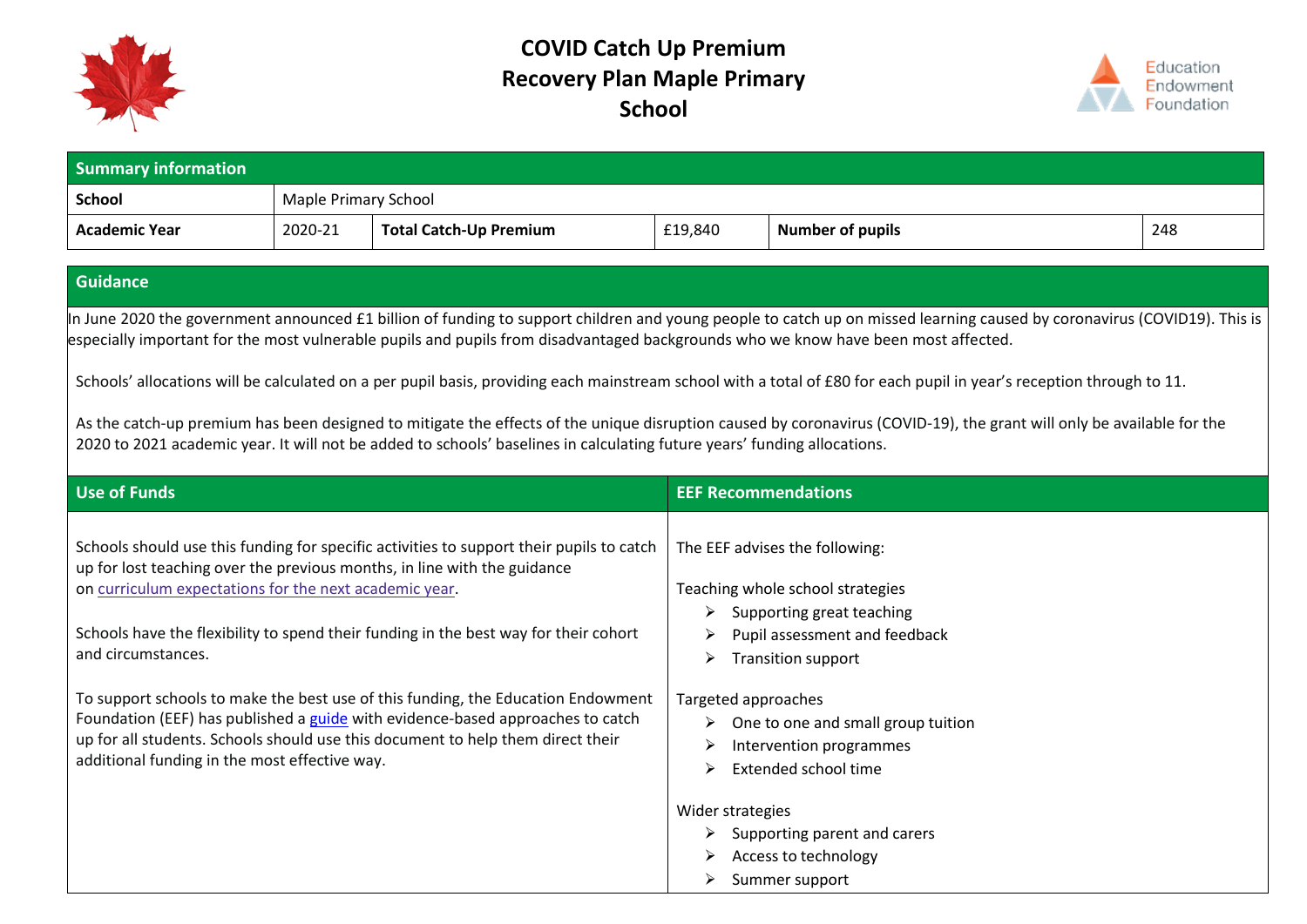| <b>Identified impact of lockdown</b> |                                                                                                                                                                                                                                                                                                                                                                                                                                                                                                                                                                                   |  |  |  |
|--------------------------------------|-----------------------------------------------------------------------------------------------------------------------------------------------------------------------------------------------------------------------------------------------------------------------------------------------------------------------------------------------------------------------------------------------------------------------------------------------------------------------------------------------------------------------------------------------------------------------------------|--|--|--|
| <b>Maths</b>                         | Where children have missed units of work and where there was varied interaction with the home learning provided during the first national lockdown,<br>some children do not have the level of deep learning and understanding of processes that we would expect them to have for their chronological age. In<br>addition, some children have not been recalling and remembering knowledge and facts enough and this further hinders their understanding as the<br>cognitive load can be too great.                                                                                |  |  |  |
| <b>Writing</b>                       | Writing is the area most affected by the home learning, where completing writing was one of the more difficult things for parents to support with at<br>home. As a result, some children's stamina for writing has been diminished. Some children have had reduced opportunity to practise the 'basics' at<br>home, so there are gaps in the children's understanding and application of spelling and grammar rules. This further inhibits the children's ability to<br>write with ease. For some children, there has also been a notable effect on handwriting and presentation. |  |  |  |
| <b>Reading</b>                       | Whilst many children accessed reading at home, the disparity between what children read and how often has created gaps within cohorts. Some<br>children in Reception, Year 1 and 2 did not consistently access phonics over the period when not in school. Although phonics teaching was provided<br>online, this was at whole class level rather than specifically targeted to individuals who may have needed further support.                                                                                                                                                  |  |  |  |
| <b>Foundation</b>                    | Our wider curriculum was adapted to be accessed remotely. Some topics that required class based practical resources or activities were re sequenced.<br>It is important to consider the depth of skills and knowledge that were covered remotely in order to plan and sequence the curriculum on return to<br>school. Therefore, the children's learning in the foundation curriculum can be supported effectively.                                                                                                                                                               |  |  |  |
| Wellbeing                            | Children's experiences from lockdown will be varied. As a school, we are mindful of the different experiences and that the impact of these may not be<br>seen initially. It is important to stay vigilant and be prepared to support the children's emotional and mental wellbeing.                                                                                                                                                                                                                                                                                               |  |  |  |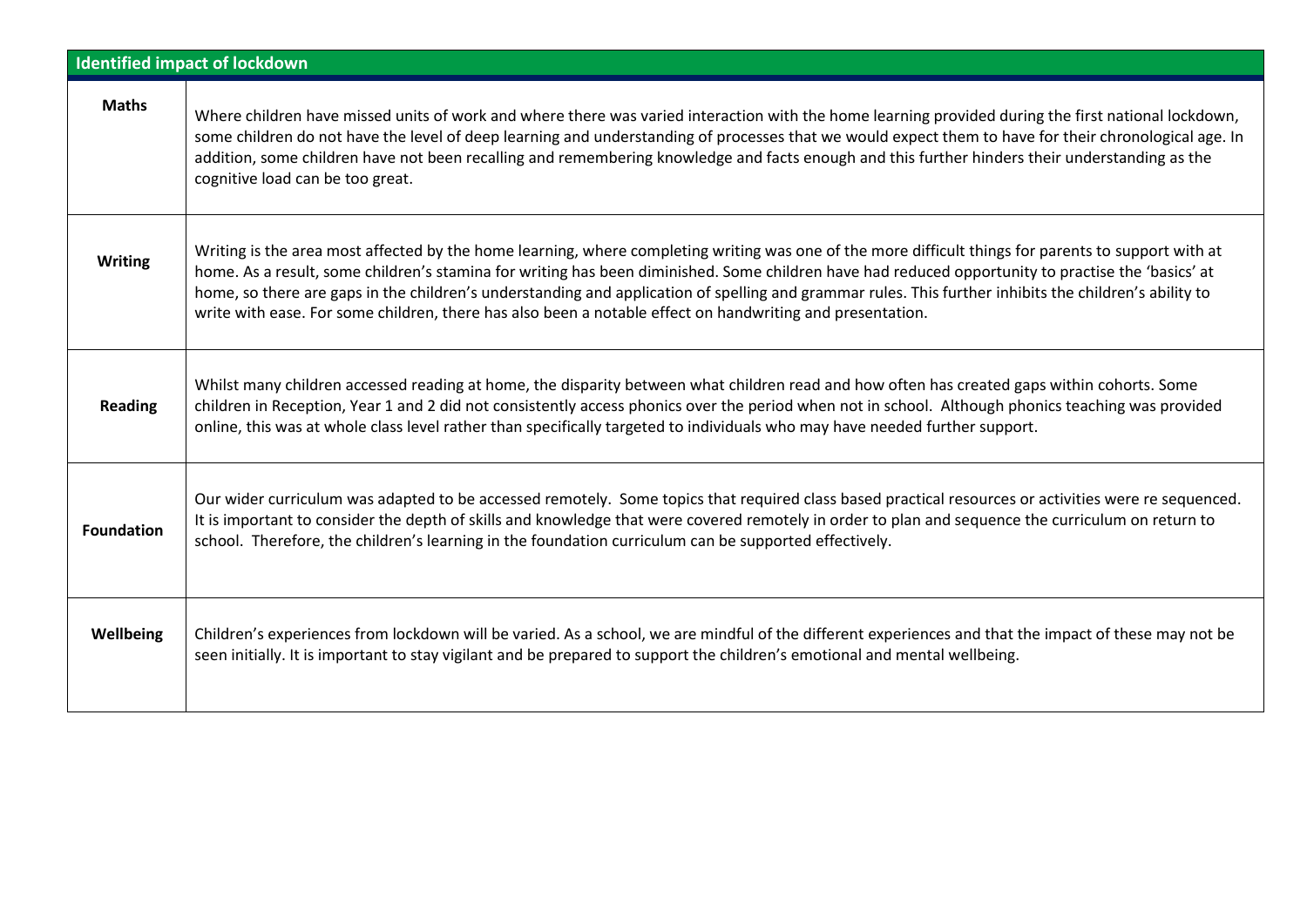

# **Teaching**

- Quality First Teaching, using a broad array of teaching strategies that, combined with subject knowledge and knowledge of the children, positively impacts upon learning.
- High-quality termly assessment cycles in place to identify gaps in learning and inform curriculum planning.
- Strong focus and priority placed on the mental health and well -being of children and staff.
- Jigsaw scheme to be implemented to support staff with delivery of PSHE.
- Continued professional development opportunities for teachers and support staff.to ensure effective delivery of a broad and balance d curriculum .
- **•** Effective remote learning education and blended learning in place where appropriate.



# Targeted academic support

- An additional 6 hours a week targeted 1:1 Maths and English support provided for current Year 6 (Autumn/Spring) and Year 5 (Summer) .
- $\bullet$ An additional half a day week targeted support for vulnerable and disadvantaged pupils provided by the SENCO .
- Individual and small group intervention programme in place to support SEN across the school .

# **Wider strategies**

- Re -establishing school routines and relationships with a focus on the social and emotional needs of pupils.
- Support for families and staff in our school community (our Mental Health Support Team and other agencies).
- A focus on emotional resilience through Brain Buddies provided by our EMHP.
- Increased focus on transition of pupils to secondary school following COVID .